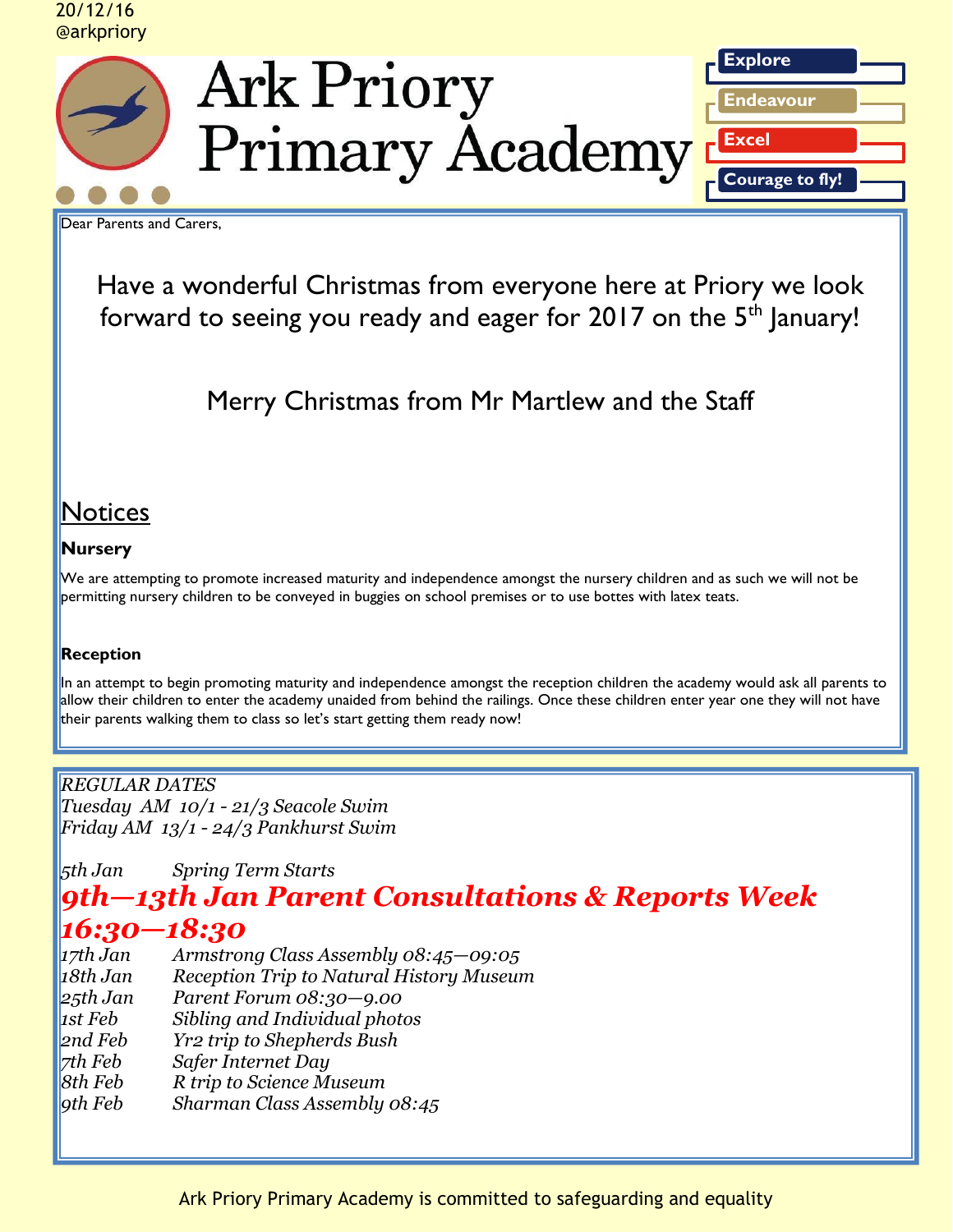20/12/16 @arkpriory